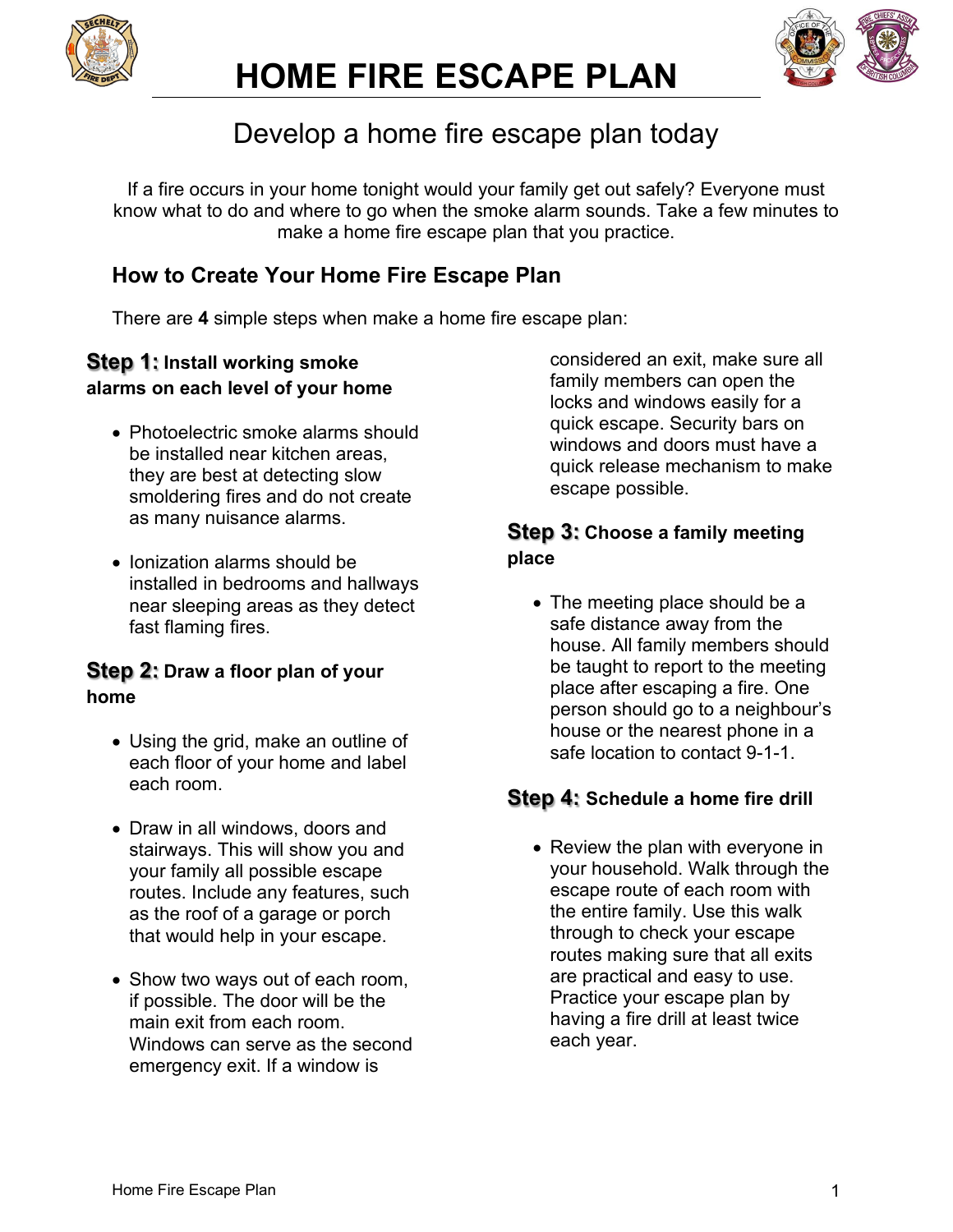



#### **What should I do if there is a fire?**

**Get out quickly and safely.** When the smoke alarm sounds, immediately start your escape. Do not stand up if the smoke alarm goes off at night while you are sleeping, *roll out of your bed and crawl to the door*. Do not try to gather possessions or pets.

**Check the door.** Stay low behind the door, reach up and feel the door and the door handle for heat.

**If the door feels cool,** brace yourself against the door and open it slowly. If it is safe, leave the building and go directly to your meeting place. If you encounter smoke, crawl low under the smoke. Cleaner air is down low, near the floor. Once you are out of the building, stay out! Go to the meeting place to make sure everyone is safe. Phone 9-1-1 from a neighbour's house.

**If the door feels warm,** or you see smoke or flames on the other side of the door, shut the door, and use your second escape route. If you must escape from an upper story window of a multi-level home, make sure you have a safe way to reach the ground, such as a fire escape ladder.

**If you are mobility challenged or trapped within your suite or room,** seal the openings around the door and vents with bedding or towels. Call 9-1-1 and notify the fire dept of your location. It is safe to open a window if there is no smoke, stay by the window to signal and yell for help.